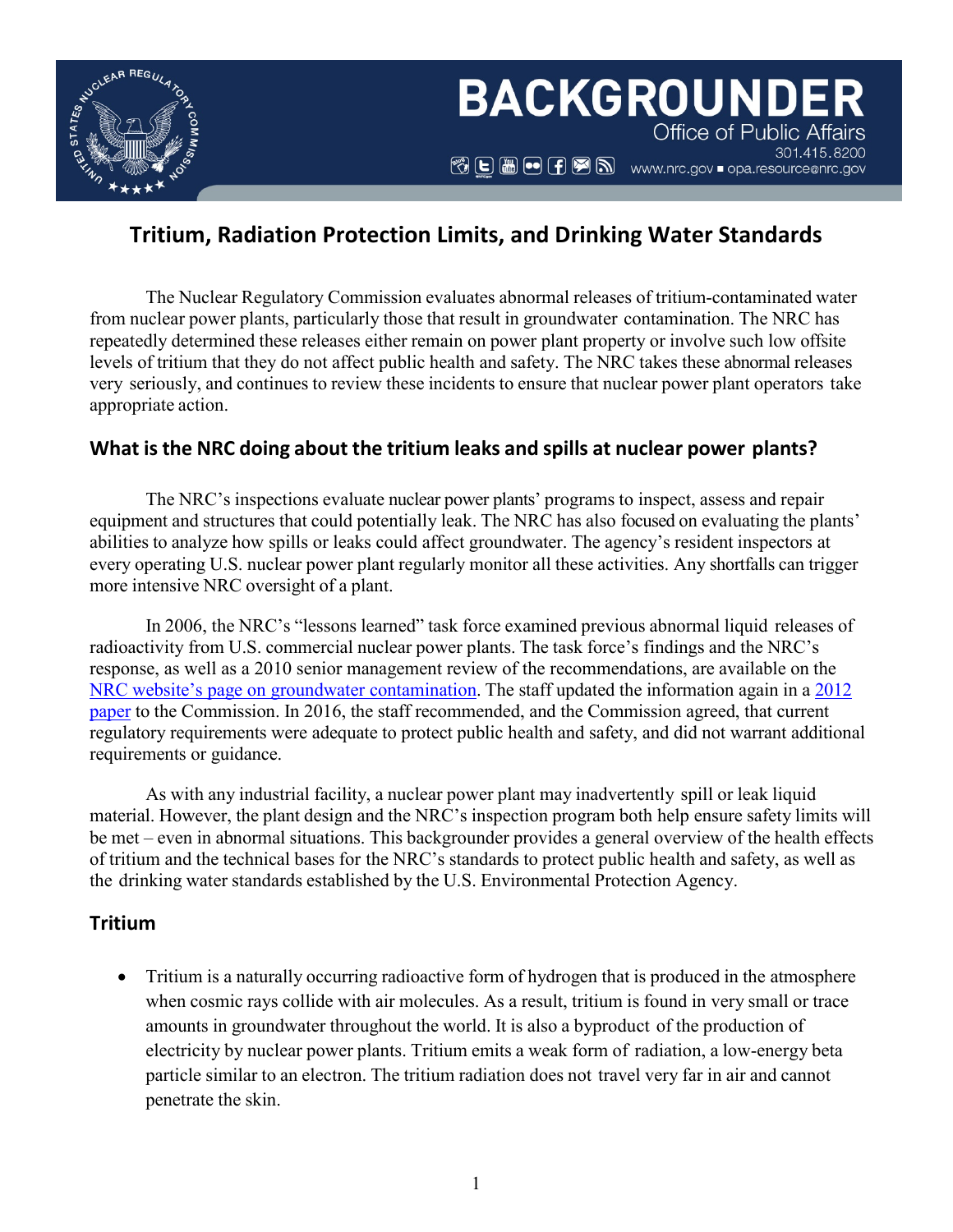# **Tritium from Nuclear Power Plants**

- Nuclear power plants have reported abnormal releases of water containing tritium, resulting in groundwater contamination.
- Most of the tritium produced in nuclear power plants stems from a chemical, known as boron, absorbing neutrons from the plant's chain reaction. Nuclear reactors use boron, a good neutron absorber, to help control the chain reaction. Toward that end, boron either is added directly to the coolant water or is used in the control rods to control the chain reaction. Much smaller amounts of tritium can also be produced from the splitting of uranium-235 in the reactor core, or when other chemicals (e.g., lithium or heavy water) in the coolant water absorb neutrons (NAS, 1996; UNSCEAR 1988).
- Like normal hydrogen, tritium can bond with oxygen to form water. When this happens, the resulting "tritiated" water is radioactive. Tritiated water (not to be confused with heavy water) is chemically identical to normal water and the tritium cannot be filtered out of the water.
- Nuclear power plants routinely and safely release dilute concentrations of tritiated water. These authorized releases are closely monitored by the utility, reported to the NRC, and made available to the public on the NRC's [website.](https://www.nrc.gov/reactors/operating/ops-experience/tritium/plant-info.html)

# **How do people become exposed to tritium?**

- Tritium is almost always found as tritiated water and primarily enters the body when people eat or drink food or water containing tritium or absorb it through their skin. People can also inhale tritium as a gas in the air.
- Once tritium enters the body, it disperses quickly and is uniformly distributed throughout the soft tissues. Half of the tritium is excreted within approximately 10 days after exposure. About 10 percent of the dose from any tritium exposure comes from the small fraction of the exposure that the body retains as organically bound tritium (ICRP-30, 1979).
- Everyone is exposed to small amounts of tritium every day, because it occurs naturally in the environment and the foods we eat. Workers in federal weapons facilities; medical, biomedical, or university research facilities; or nuclear fuel cycle facilities may receive increased exposures to tritium.

# **How doesthe radiation dose from nuclear power-related tritium compare to the dose a person receivesfrom natural background radioactivity or from medicalprocedures?**

- Tritium is present naturally in the environment and the radiation produced by natural tritium is identical to the radiation produced by tritium from nuclear power plants.
- The tritium dose from nuclear power plants is much lower than the exposures attributable to natural background radiation and medical administrations.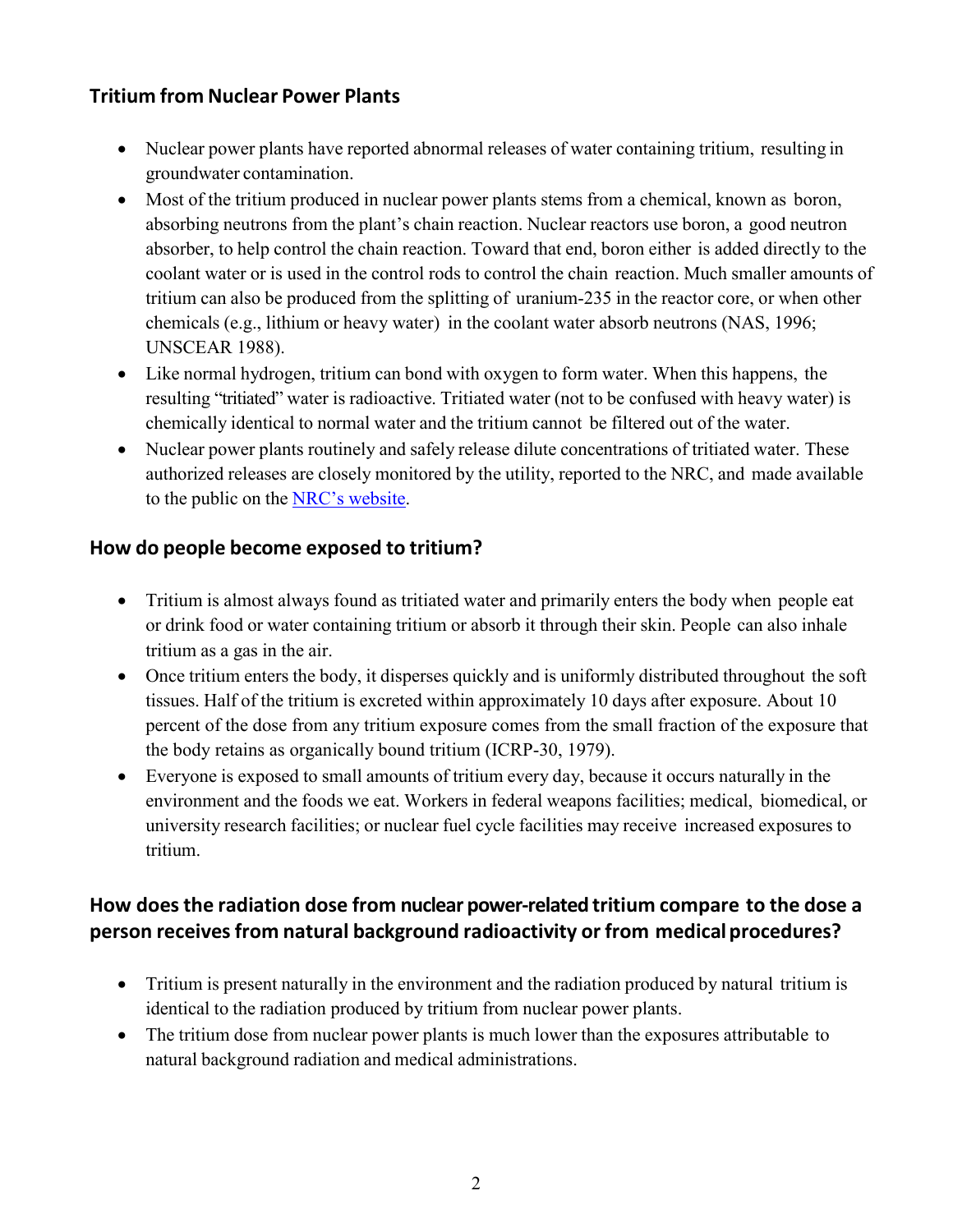- Humans receive approximately 50 percent of their annual radiation dose from natural background radiation, 48 percent from medical procedures (e.g., x-rays), and 2 percent from consumer products. Doses from tritium and nuclear power plant releases account for less than 0.1 percent of the total background dose (NCRP, 2009) As an example, drinking water for a year from a well with 1,600 picocuries per liter of tritium (comparable to levels identified in a drinking water well after a significant tritiated water spill at a nuclear facility) would lead to a radiation dose (using EPA assumptions) of 0.3 millirem (mrem). That dose is:
	- $\circ$  at least 2,000 to 5,000 times lower than the dose from a medical procedure involving a full-body CT scan (e.g., 500 to 1,500 mrem from a CT scan)
	- o 1,000 times lower than the approximate 300 mrem dose from natural background radiation
	- o 50 times lower than the dose from natural radioactivity (potassium) in your body (e.g., 15 mrem from potassium)
	- $\circ$  12 times lower than the dose from a round-trip cross-country airplane flight (e.g., 4 mrem from Washington, D.C., to Los Angeles and back)

# **What are the possible health risks from tritium radiation exposure?**

The NRC agrees with national and international radiation protection regulatory agencies that any exposure to radiation could pose some health risk. This risk increases with exposure in a linear, no-threshold manner. Lower levels of radiation therefore have lower risks. The health risks include increased

#### **ALARA (as low as reasonably achievable)**

is a radiation safety principle for minimizing doses and releases of radioactive material by using all reasonable methods. In principle, no dose should be acceptable if it can be avoided or is without benefit. [See Title 10, Section 20.1003, of the *Code of Federal Regulations* (10 CFR 20.1003).]

occurrence of cancer. Since it is assumed that any exposure to radiation could pose some health risk, it makes sense to keep radiation doses as low as reasonably achievable-known as ALARA. The NRC's radiation dose limits and ALARA requirements minimize the health risk and ensure that no individual exceeds federal health and safety standards.

The NRC sets dose limits for radiation workers and the general public well below the levels of radiation exposure that cause health effects in humans – including a developing embryo or fetus. The effects of high doses and high dose rates are well understood. Public health research, however, has not established health risks at low doses and low dose rates – below about 10,000 mrem.

A **millirem** (mrem) is a term that scientists use to describe how much radiation the body absorbs. For example, scientists estimate that we receive a dose of 620 mrem every year from natural (e.g., radon) and human-made (e.g., medical) radiation sources.

The NRC calculated a maximum annual dose of less than 0.1 mrem to a member of the public from a significant tritiated water spill at the Braidwood Station nuclear power plant in Illinois. This dose is well below the NRC's 500 mrem dose limit for declared pregnant workers at nuclear facilities and the 100 mrem annual dose limit for members of the general public.

For additional comparison, the [average U.S. citizen](https://www.nrc.gov/reading-rm/doc-collections/fact-sheets/bio-effects-radiation.html) receives about 310 mrem annually from natural [sources,](https://www.nrc.gov/reading-rm/doc-collections/fact-sheets/bio-effects-radiation.html) mostly radon gas (NCRP, 2009). No adverse health effects have been discerned from doses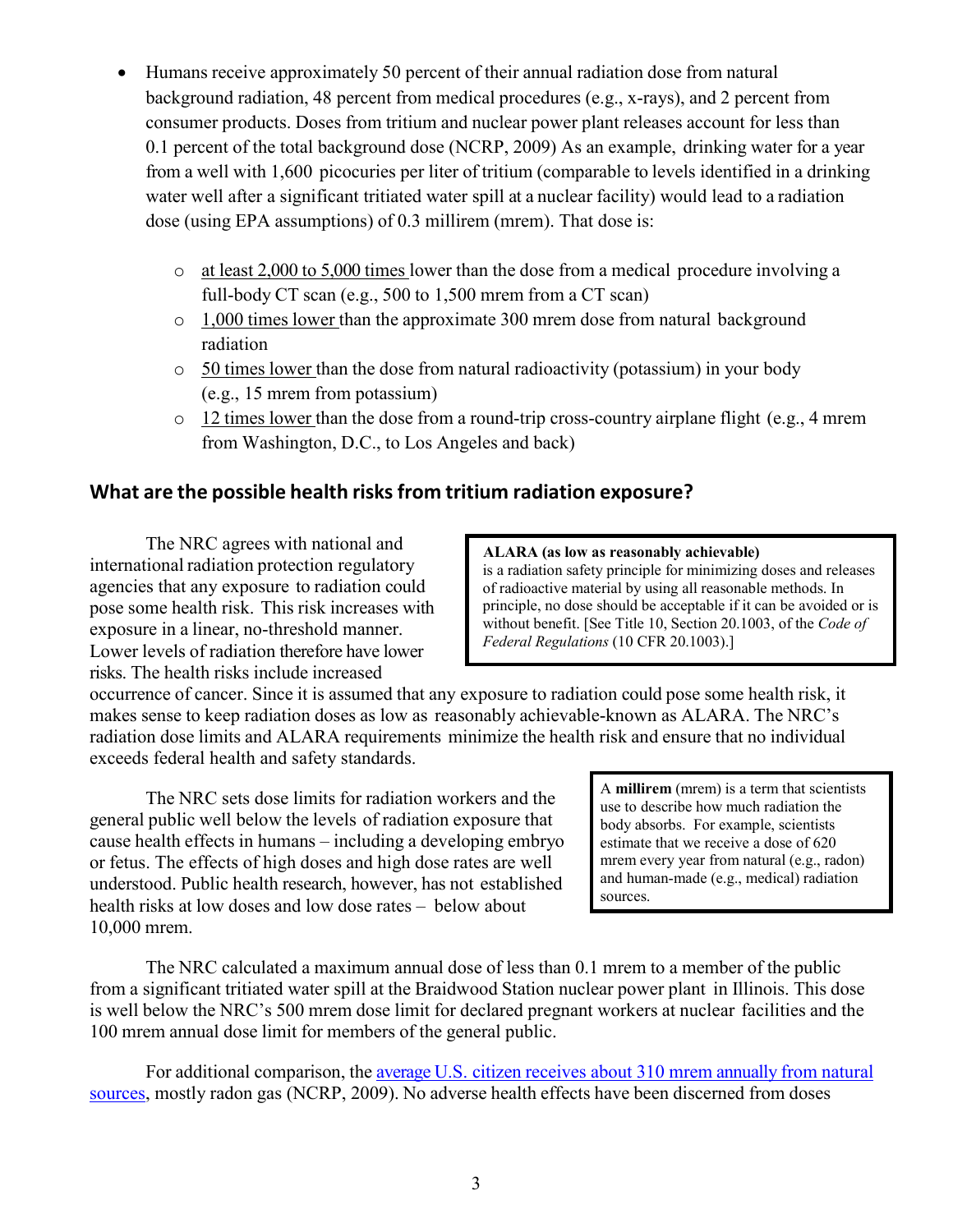arising from these levels of natural radiation exposure. Man-made sources of radiation from medical, commercial, and industrial activities contribute about another 310 mrem to our annual radiation exposure.

### **Radiation Protection Limits**

The NRC evaluates radiation protection recommendations from international and national scientific bodies to ensure our standards are appropriate. Among those standards, the NRC and EPA have established three layers of radiation protection limits to protect the public against potential health risks from nuclear power plant spills or leaks of radioactive liquid. The NRC's analysis shows doses to the general public from abnormal tritium releases at nuclear power plants are well below the strictest protective limits and, therefore, do not pose a measurable risk to public health and safety.

### **Layer 1: 3 mrem per year ALARA objective** – **Appendix I to 10 CFR Part 50**

The NRC requires that nuclear plant operators must keep offsite radiation doses from gas and liquid releases as low as reasonably achievable. For liquid releases, such as diluted tritium, the ALARA annual offsite dose objective is 3 mrem to the whole body and 10 mrem to any organ of someone living close to the plant boundary. This ALARA objective is 3 percent of the annual public radiation dose limit of 100 mrem and a small fraction of the natural background radiation dose.

If a nuclear power plant exceeds half of these radiation dose levels in a calendar quarter, the plant operator must investigate the cause(s), initiate appropriate corrective action(s), and report the action(s) to the NRC within 30 days from the end of the quarter.

### **Layer 2: 25 mrem per year standard** – **10 CFR 20.1301(e)**

EPA radiation dose limits related to nuclear power are 25 mrem to the whole body, 75 mrem to the thyroid, and 25 mrem to any other organ of an individual member of the public. NRC regulations incorporated these EPA standards in 1981, and all nuclear power plants must now meet these requirements. These standards apply to nuclear power plants and facilities that mill and manufacture nuclear fuel. The NRC's ALARA objectives are lower than these EPA standards (NRC, 1980).

### **Layer 3: 100 mrem per year limit** – **10 CFR 20.1301(a)(1)**

The NRC's final layer of protection of public health and safety limits radiation doses to 100 mrem per year for individual members of the public. This limit applies to every civilian facility that uses radioactive material.

The NRC's 100 mrem per year dose limit is related to the 1990 recommendations of the International Commission on Radiological Protection. The ICRP's scientists provide recommendations regarding radiation protection, including dose limits. These dose limits are often implemented by governments worldwide as legally enforceable regulations. The ICRP recommended the 100 mrem per year limit after concluding a lifetime of exposure at this level would result in a very small health risk and is roughly equivalent to background radiation from natural sources (excluding radon) (ICRP, 1991). The U.S. National Council on Radiological Protection and Measurements also recommends the dose limit of 100 mrem per year (NCRP, 1993).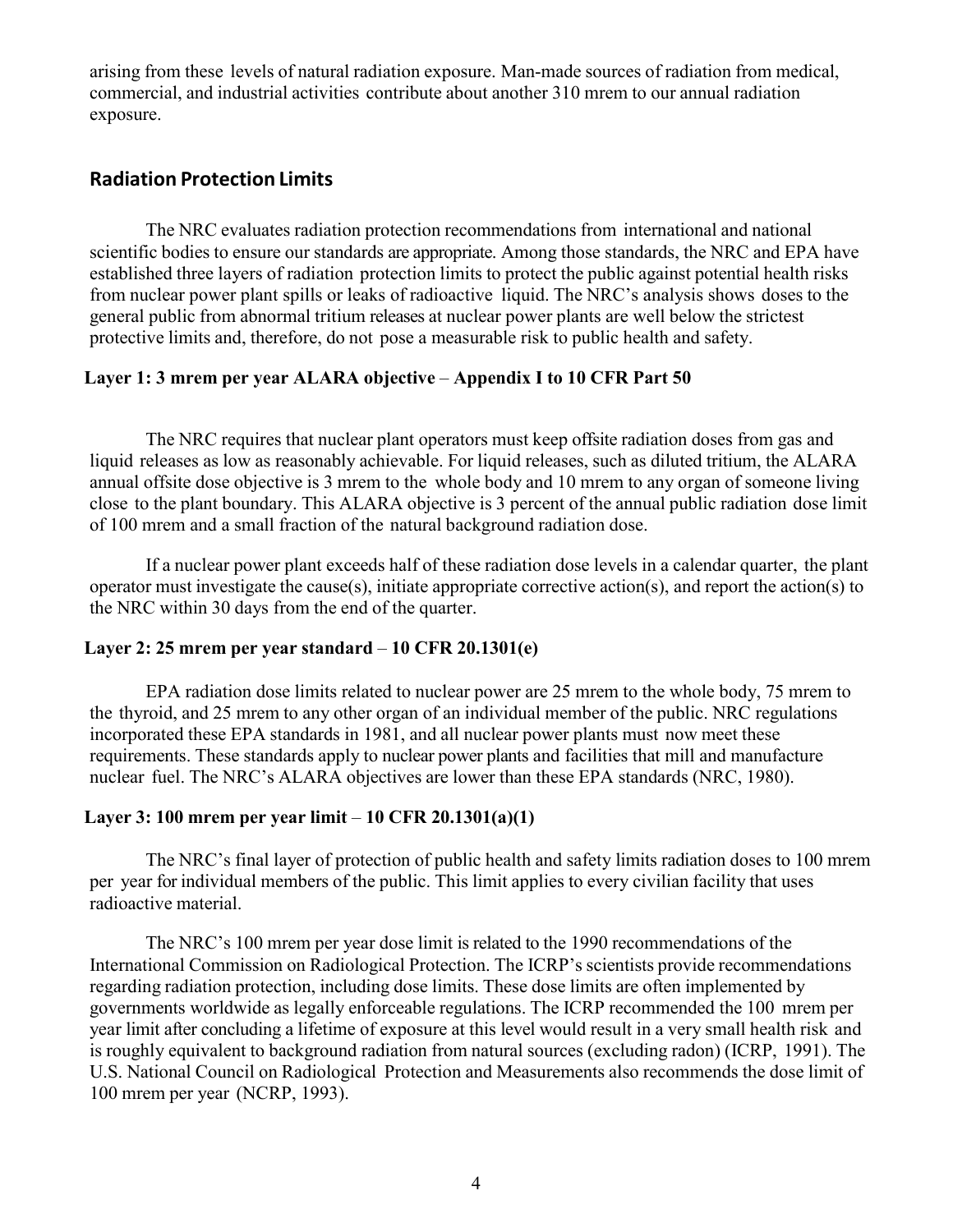#### **Drinking Water Standards**

The EPA's authority under the Safe [Drinking](http://www.epa.gov/regulatory-information-topic/regulatory-information-topic-water#drinking) Water Act sets federal limits for drinking water contaminants. Water suppliers must provide water that meets these standards, called maximum contaminant levels. Some states have adopted the EPA's drinking water standards as legally enforceable groundwater protection standards. These standards are often used in assessing laboratory test results of water from private wells.

The EPA's dose-based drinking water standard of 4 mrem per year is based on a maximum

contaminant level of 20,000 picocuries per liter for tritium. If other similar radioactive materials are also present in the drinking water, the annual dose from all the materials combined shall not exceed 4 mrem per year. This standard was expected to be exceeded only in extraordinary circumstances (EPA, 1975; EPA, 1976b).

**Picocurie** (pCi) is a term that scientists use to describe how much radiation and, therefore, how much tritium, is in the water. A pCi is a unit that can be measured by laboratory tests.

In 1991, EPA used improved calculations to conclude a tritium concentration of 60,900 pCi/L would yield a 4 mrem per year dose. However, EPA kept the 20,000 pCi/L value for tritium in its latest regulations.

#### **Additional Tritium Resources**

- U.S. NRC: <https://www.nrc.gov/reactors/operating/ops-experience/tritium/faqs.html>
- U.S. EPA:<https://www.epa.gov/radiation/radionuclide-basics-tritium>
- California EPA[: https://oehha.ca.gov/media/downloads/water/public-health-goal/phgtritium030306.pdf](https://oehha.ca.gov/media/downloads/water/public-health-goal/phgtritium030306.pdf)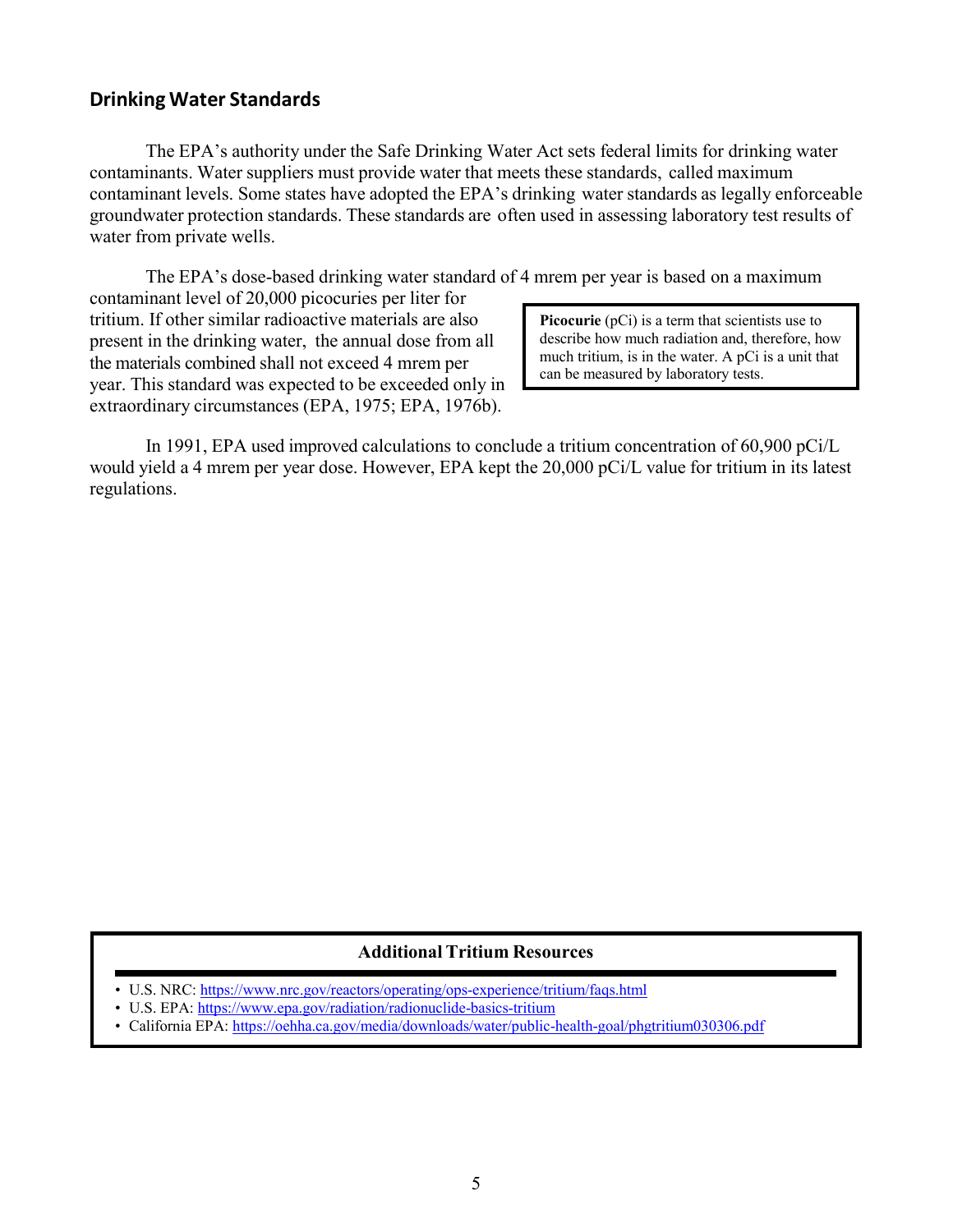# **References**

Atomic Energy Commission (U.S.) (AEC), "Licensing of Production and Utilization Facilities," *Federal Register*, Vol. 36, No. 111, pp. 11113–11117, Washington, DC, June 9, 1971.

California Environmental Protection Agency, Office of Environmental Health Hazard Assessment (CAL-EPA), "Public Health Goal for Tritium in Drinking Water," available at: [http://www.oehha.ca.gov/water/phg/pdf/PHGtritium030306.pdf,](http://www.oehha.ca.gov/water/phg/pdf/PHGtritium030306.pdf) April 27, 2006.

*Code of Federal Regulations*, Title 40, "Protection of Environment," Section 141.16, "Maximum Contaminant Levels for Beta Particle and Photon Radioactivity from Man-Made Sources."

EPA, "40 CFR 190 Environmental Radiation Protection Requirements for Normal Operations of Activities in the Uranium Fuel Cycle: Final Environmental Statement, Volumes 1&2." November 1, 1976 (1976a).

EPA, "Drinking Water Regulations: Radionuclides." *Federal Register*, Vol. 41, No. 133, pp. 28402– 28409, July 9, 1976 (1976b).

EPA, "Interim Primary Drinking Water Regulations: Proposed Maximum Contaminant Levels for Radioactivity." *Federal Register*, Vol. 40, No. 158, pp. 34324–34328, August 14, 1975.

International Commission on Radiological Protection (ICRP). ICRP Publication 26, "Recommendations of the International Commission on Radiological Protection," 1977.

ICRP Publication 30, "Limits for Intake of Radionuclides by Workers," 1979

ICRP Publication 60, "Recommendations of the International Commission on Radiological Protection," Ann. ICRP 21(1–3), 1991.

National Commission on Radiation Protection and Measurement (NCRP). Report No. 116, "Limitation of Exposure to Ionizing Radiation," March 31, 1993.

NCRP, Report No. 160, "Ionizing Radiation Exposure of the Population of the United States: An Update," 2009.

National Research Council, "Radiochemistry in Nuclear Power Reactors," National Academies Press: Washington, DC, 1996.

Nuclear Regulatory Commission (U.S.), "Fact Sheet on Biological Effects of Radiation" (2004, available at: [https://www.nrc.gov/reading-rm/doc-collections/fact-sheets/bio-effects-radiation.html,](https://www.nrc.gov/reading-rm/doc-collections/fact-sheets/bio-effects-radiation.html)January 2011